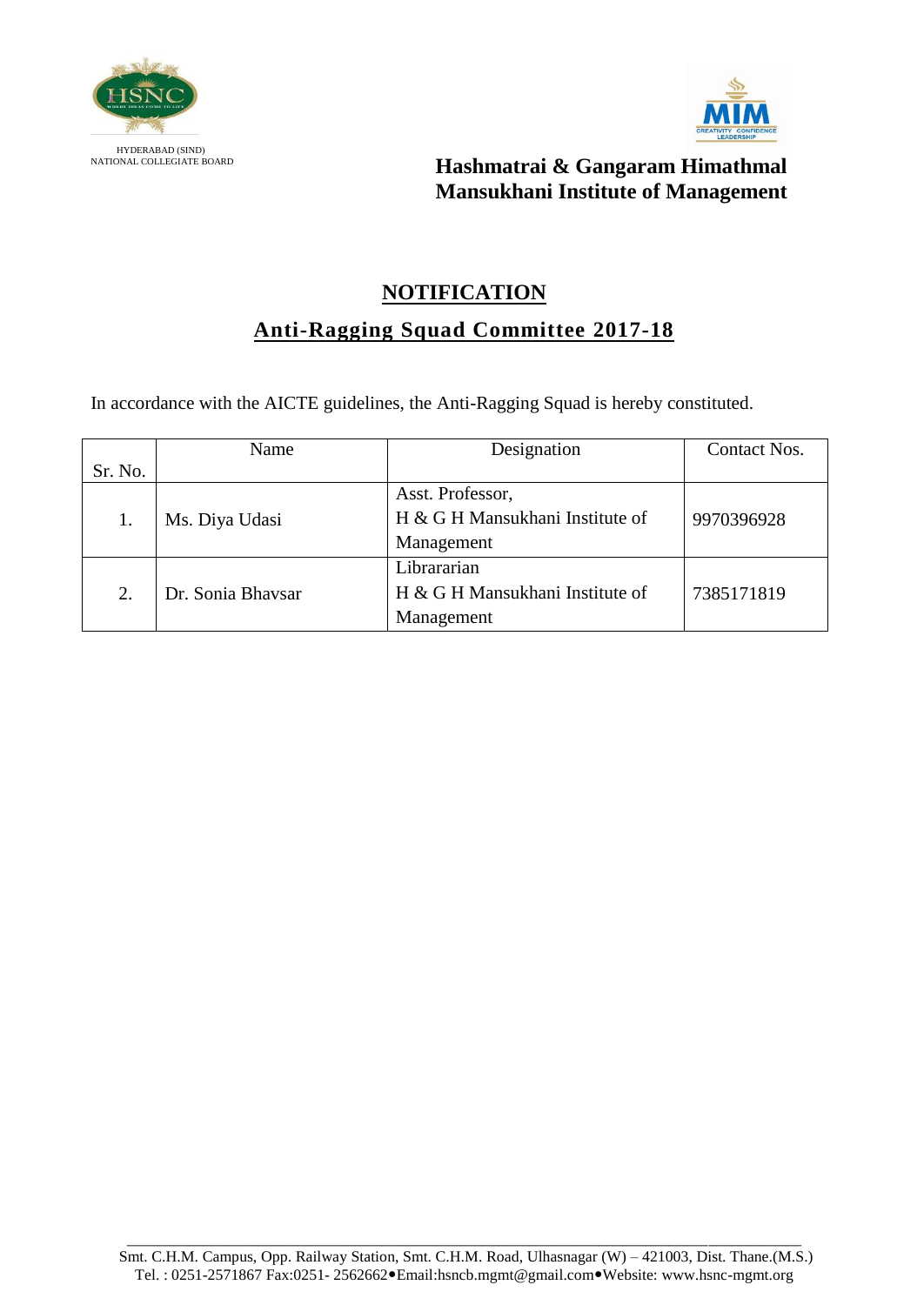



#### **NOTIFICATION**

## **Anti-Ragging Squad Committee 2018-19**

| Sr. No. | Name              | Designation                     | Contact Nos. |
|---------|-------------------|---------------------------------|--------------|
|         |                   | Asst. Professor,                |              |
|         | Ms. Diya Udasi    | H & G H Mansukhani Institute of | 9970396928   |
|         |                   | Management                      |              |
|         |                   | Librararian                     |              |
|         | Dr. Sonia Bhaysar | H & G H Mansukhani Institute of | 7385171819   |
|         |                   | Management                      |              |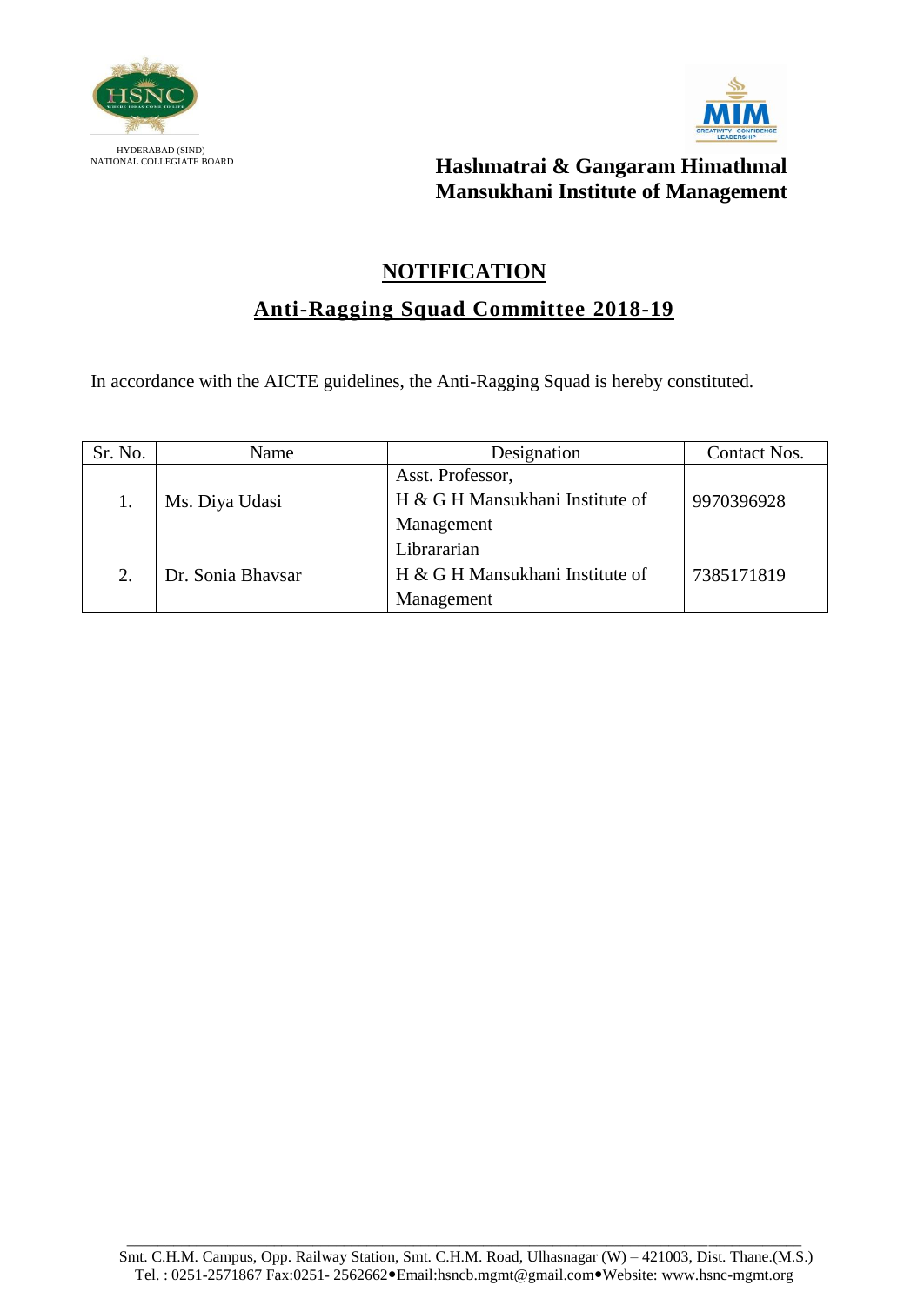



#### **NOTIFICATION**

### **Anti-Ragging Squad Committee 2019-20**

| Sr. No. | Name              | Designation                     | Contact Nos. |
|---------|-------------------|---------------------------------|--------------|
|         | Ms. Diya Udasi    | Asst. Professor,                |              |
|         |                   | H & G H Mansukhani Institute of | 9970396928   |
|         |                   | Management                      |              |
| 2.      |                   | Librararian                     |              |
|         | Dr. Sonia Bhaysar | H & G H Mansukhani Institute of | 7385171819   |
|         |                   | Management                      |              |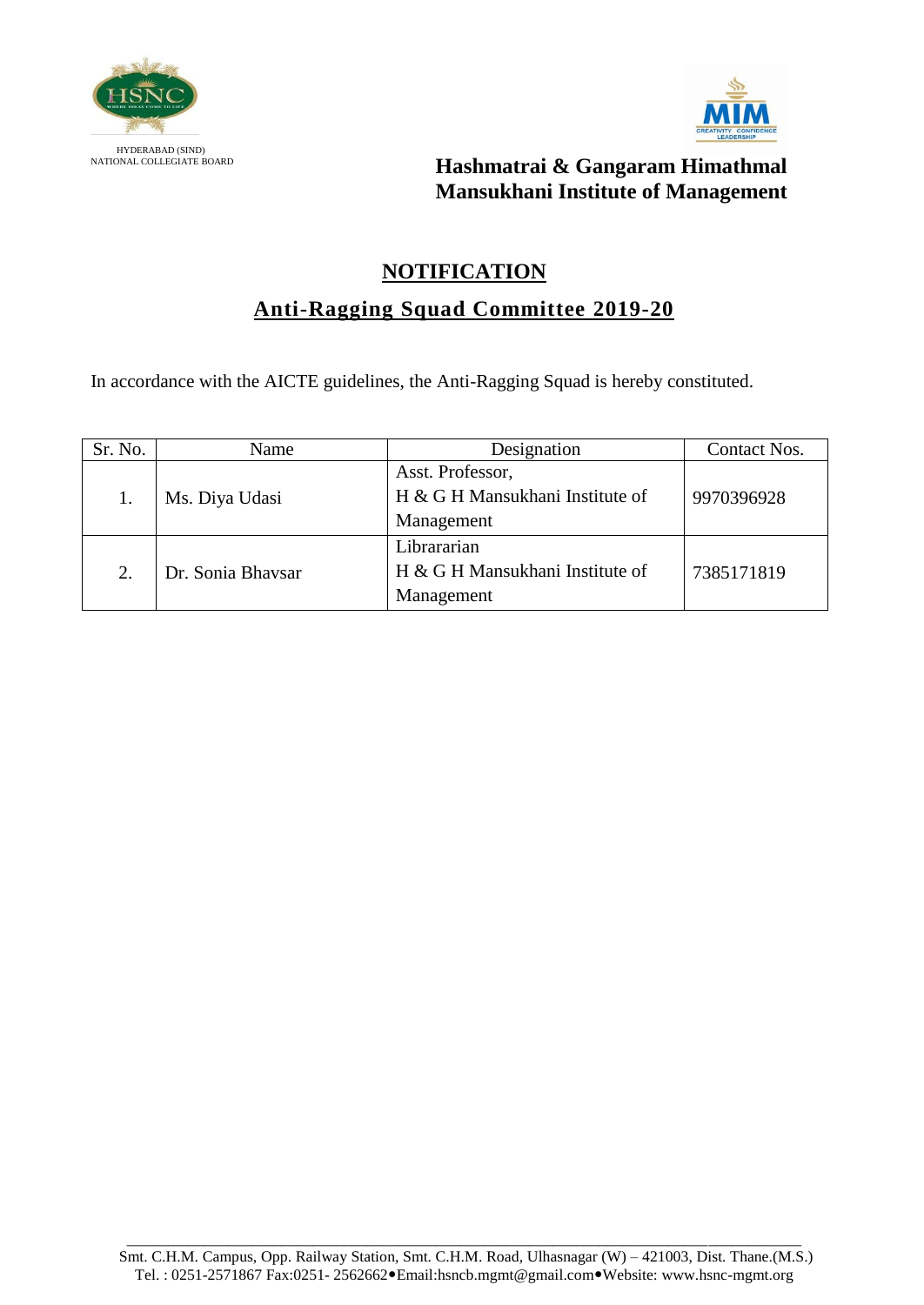



#### **NOTIFICATION**

## **Anti-Ragging Squad Committee 2020-21**

| Sr. No. | Name              | Designation                     | Contact Nos. |
|---------|-------------------|---------------------------------|--------------|
|         |                   | Asst. Professor,                |              |
|         | Ms. Diya Udasi    | H & G H Mansukhani Institute of | 9970396928   |
|         |                   | Management                      |              |
|         |                   | Librararian                     |              |
|         | Dr. Sonia Bhaysar | H & G H Mansukhani Institute of | 7385171819   |
|         |                   | Management                      |              |